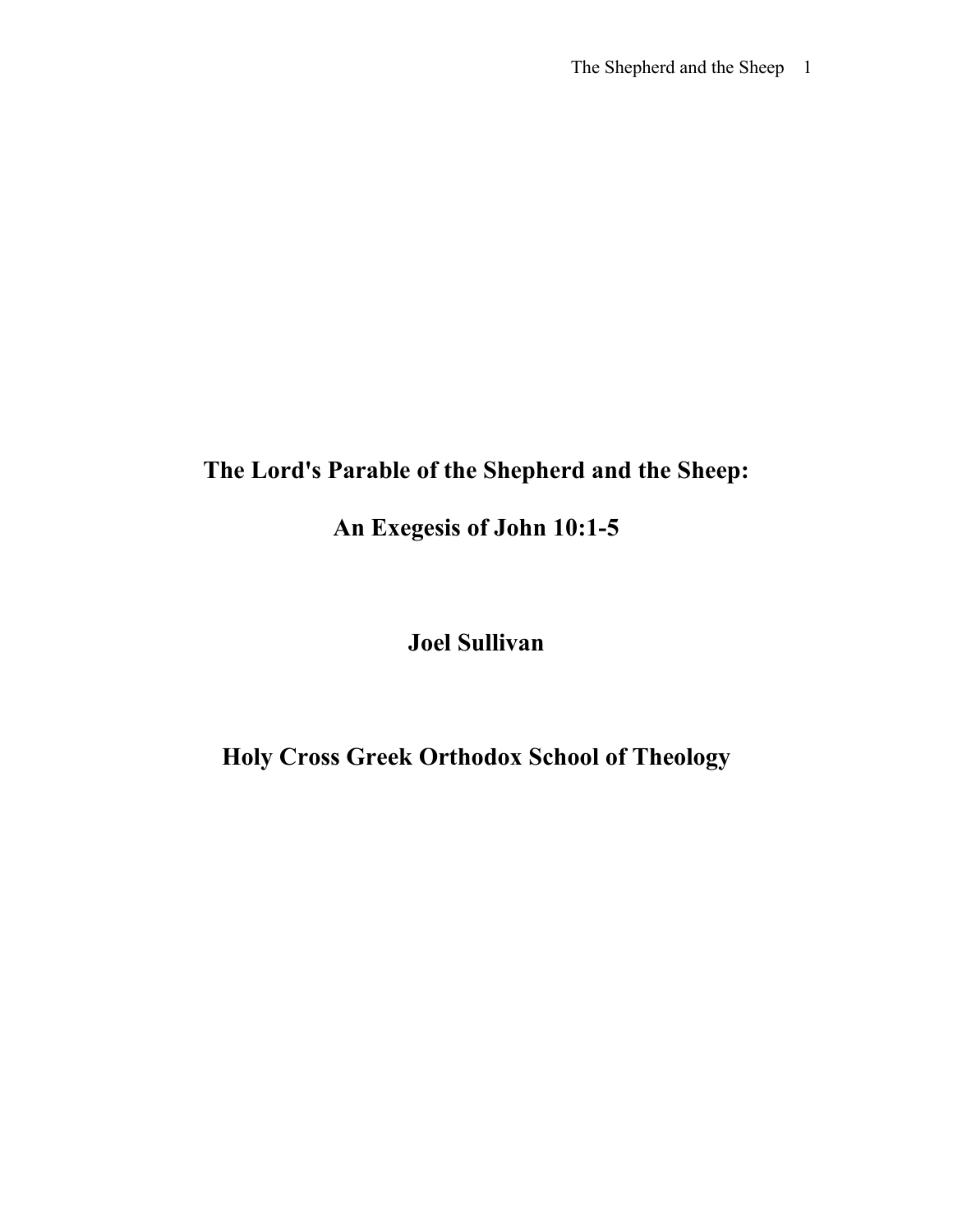One among the many figures that the Lord uses to reveal His identity and ministry in the Gospel of John is that of the sheep, the gate, and the shepherd. Jesus sets this image before a group of Pharisees in John 10:1-5 and continues his discourse in 10:7-18, a passage which casts some light on the imagery in 10:1-5. This passage occurs within a larger section that has a theme of shepherding. Chapter 9 brings this theme to the fore through the contrast between Jesus' care for the blind man and the Pharisees' self-serving decision to expel the man from their community. Chapter 10 develops this theme further through a series of dialogs and through a reference to the Feast of Dedication (Hanukkah). The central reading in this feast, Ezekiel 34, juxtaposes a lament of Israel's unfaithful shepherds with messianic prophecies of a time when God will deliver and raise up his people and they shall know that He is with them. Thus Jesus' figure of the good shepherd in Chapter 10 occurs against a background of messianic prophecy to which His words have many connections.

Chapter 10 begins with the words "άμὴν ἀμὴν λέγω ὑμῖν". The double Amen is unique to John, occurring  $25$  times.<sup>[1](#page-1-0)</sup> Amen, from a Hebrew root meaning "to confirm, make sure, support," was used by Jews as an affirming response to prayers.<sup>[2](#page-1-1)</sup> Jesus speaks from the Father and with absolute authority (John 5:31-32, 8:27-29) and thus has no need for another to say Amen to His words.

The Lord continues with a  $\pi \alpha$  polytrical or "parable" (cf. John 16:25,29): a saying or figure of speech with a hidden meaning<sup>[3](#page-1-2)</sup>. To understand the meaning Lord's figure, we must first understand the cultural context to which it refers: the nightly guarding of sheep in an  $\alpha \dot{\nu} \lambda \dot{\eta}$  or "sheepfold". An  $\alpha \dot{\nu} \lambda \dot{\eta}$  is a stone enclosure, without a roof, that could be

<span id="page-1-0"></span><sup>1</sup> Brown, p. 84.

<span id="page-1-1"></span><sup>2</sup> *Ibid.*

<span id="page-1-2"></span><sup>3</sup> Haenchen, p. 47.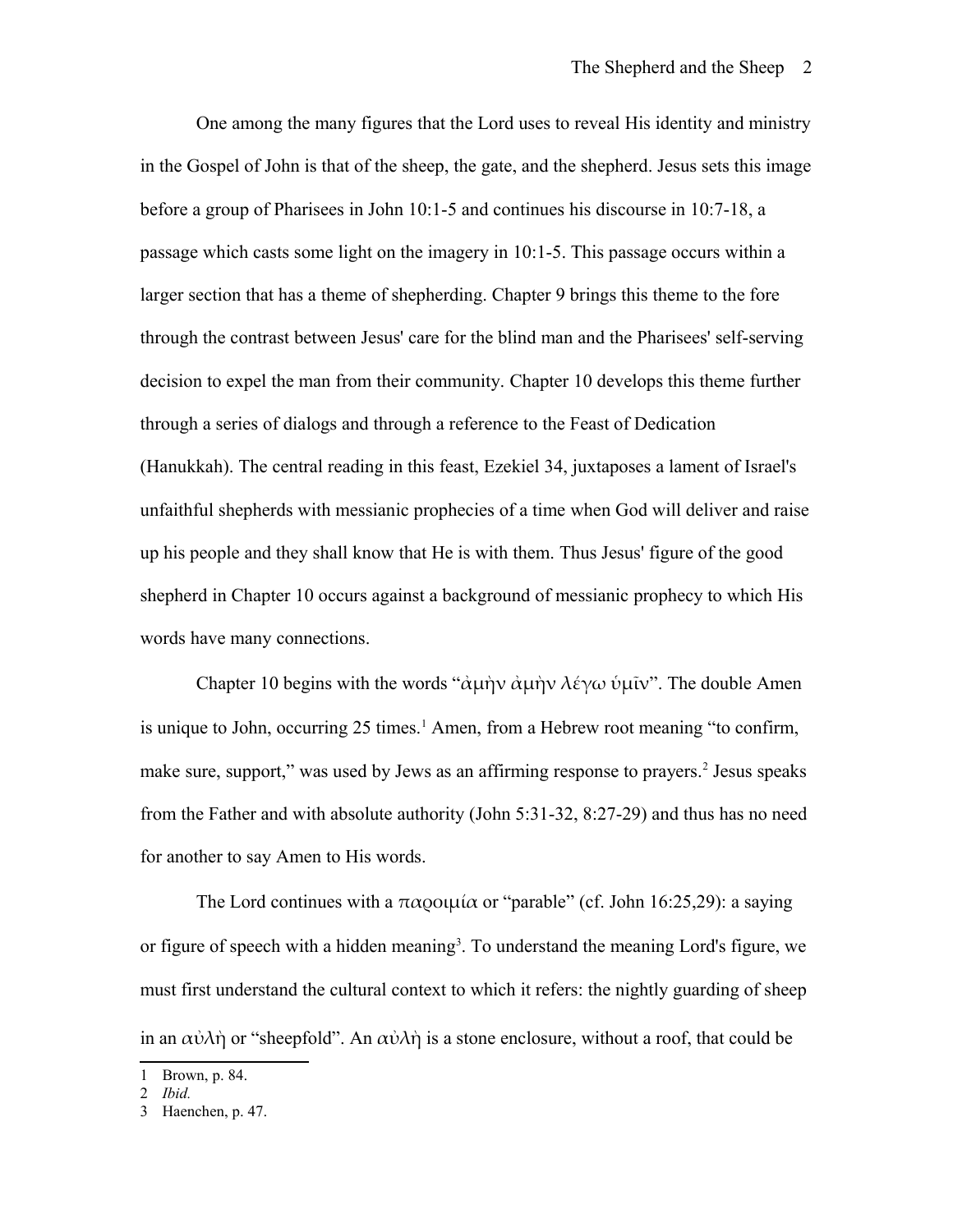used as a courtyard or a fold for sheep.<sup>[4](#page-2-0)</sup> The sheep would be collected at night in the sheepfold. A gatekeeper would guard the entry to the sheepfold while the shepherd was away. In some cases the flocks of multiple shepherds might be guarded in the same sheepfold; in the morning, a shepherd would need to gather his own sheep from among those in the sheepfold.<sup>[5](#page-2-1)</sup> This picture which our Lord presents from the life of an oriental shepherd is an entirely realistic one.<sup>[6](#page-2-2)</sup>

Before examining the elements of the  $\pi \alpha$  ould  $\alpha$  one by one, let us address an initial difficulty. In the Lord's comments following the parable, He calls Himself both "the door of the sheep" and "the good shepherd". How are we to understand this? Does Christ, as the shepherd, somehow enter through Himself? St. Chrysostom resolves this difficulty, explaining that the Lord uses different aspects of the parable to illustrate different truths about Himself. When the Lord shows us that He brings us to the Father, He calls Himself the door; when He shows us how He takes care of us, He calls Himself the shepherd.<sup>[7](#page-2-3)</sup> We need not simultaneously picture Christ as the door and the shepherd, but rather should understand the figure in different ways according to the truths that Christ is using it to convey.

### **The Door of the Sheepfold**

The parable begins with a reference to the  $\theta\acute{\nu}\rho\alpha\varsigma$  (door) of the sheepfold. It is clear that the sheepfold has only one door. However, our Lord uses the door in two separate allegorical senses to illustrate two separate realities. Within the text of the parable itself, the significance of the door is limited to one fact: the shepherd enters

<span id="page-2-0"></span><sup>4</sup> Haenchen, p. 46.

<span id="page-2-1"></span><sup>5</sup> Beasley-Murray, p. 168.

<span id="page-2-2"></span><sup>6</sup> Haenchen, p. 46.

<span id="page-2-3"></span><sup>7</sup> Chrysostom, Homily 59.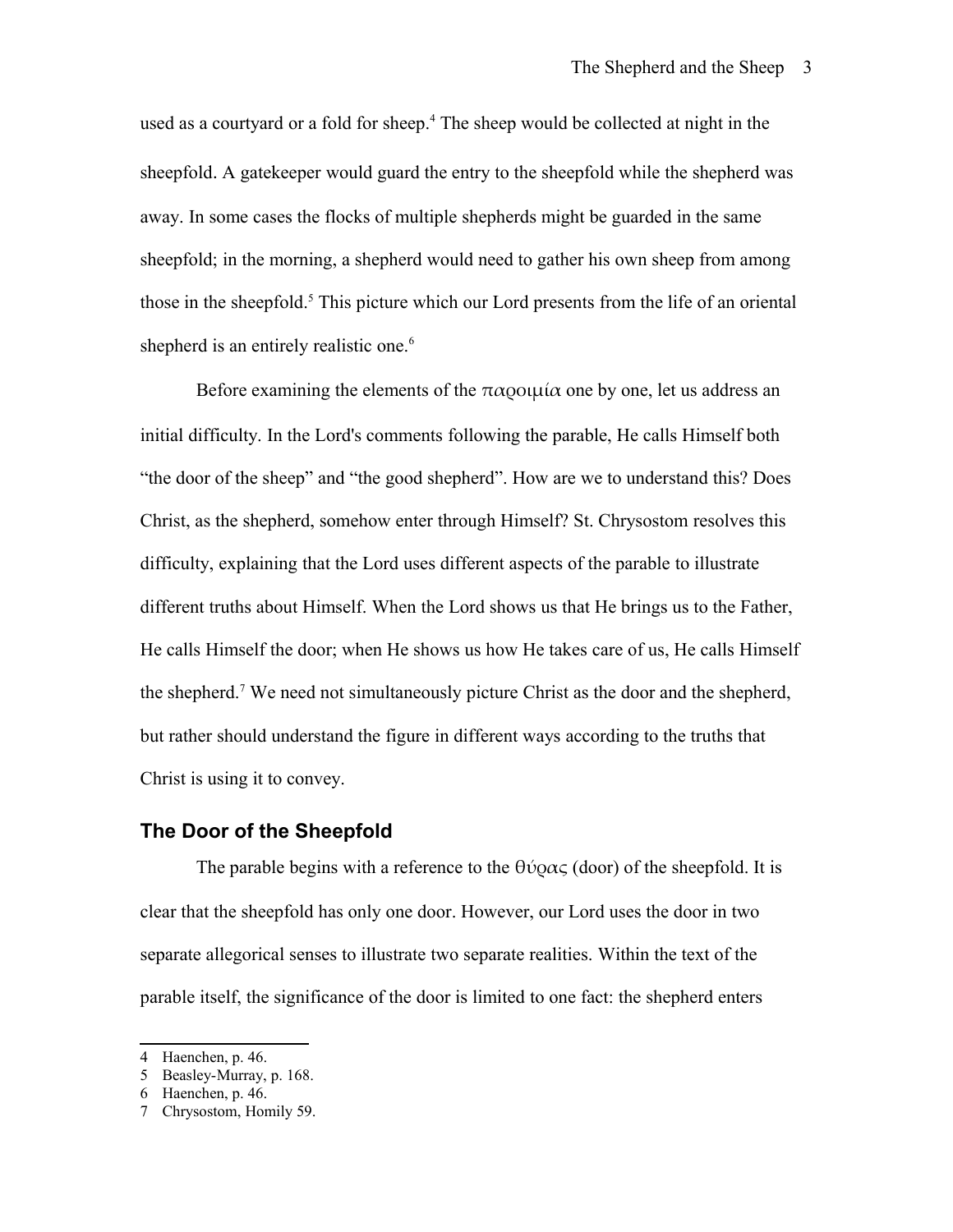through the door (which the doorkeeper opens to him), while the thief and robber climb in by some other way. Let us call the door in this symbolic role the *the door of the shepherd*. Further on, in His discourse following the  $\pi \alpha$  polucia, the Lord describes himself as the sole passageway through which the sheep have access to salvation, food, and life (cf. verse 9). However, since the  $\pi \alpha$  polymetric does not directly refer to the sheep passing through the door, this topic is beyond the scope of our exegesis of John 10:1-5.

What is the significance of the fact that shepherd enters through the door, while others climb the wall? Let us consider three strands of interpretation.

In the first strand of interpretation, the expression "ή θύρα τῶν προβάτων" in verse 7 is interpreted as the door *to* the sheep, that is, the door which limits the access of humans to the sheepfold.<sup>[8](#page-3-0)</sup> If Christ is the door to the sheep, it is assumed that the shepherd must have an additional symbolic meaning besides being Christ Himself. According to this strand of interpretation, 10:2 means that it is only through Christ that leaders can be true and valid shepherds of His sheep. This interpretation has a key weakness in the fact that Christ consistently refers to a single shepherd, which He identifies with Himself; thus it is not a convincing primary exegesis of 10:2.

In the second strand of interpretation, the door represents Scripture. Chrysostom aptly presents this interpretation in Homily 59, showing many ways in which Scripture serves as a door, and using this to shed light on the possible meaning of different parts of the parable. Accordingly, 10:2 would mean that a distinctive mark of Christ's ministry, which differentiates Him from those who have no rightful authority of the sheep, is His faithfulness to scripture. The Lord came in accordance with the Prophecies, fulfilled

<span id="page-3-0"></span><sup>8</sup> Barrett, p. 308-309.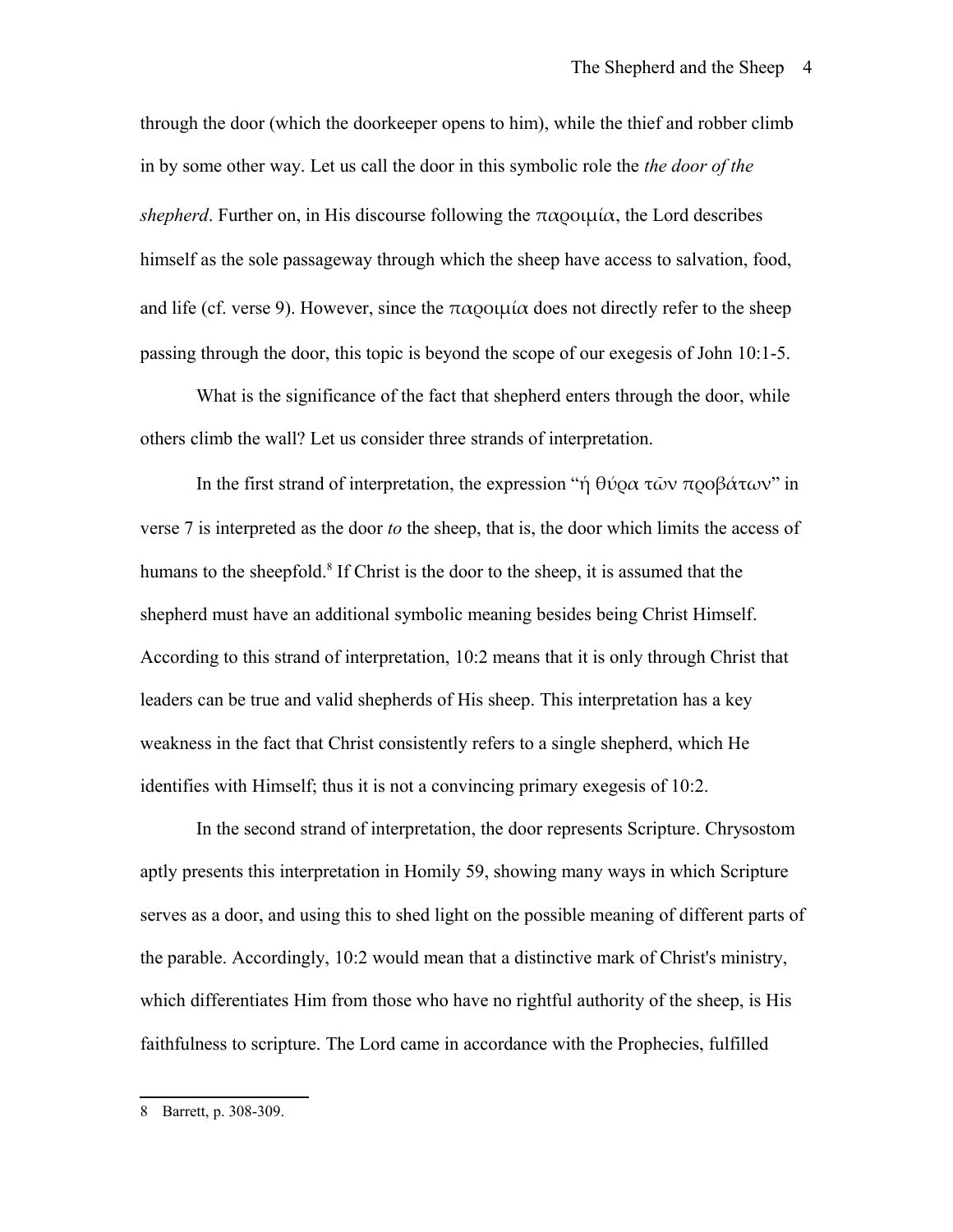them, illumined them, and taught men to obey them.<sup>[9](#page-4-0)</sup> On the other hand, false messiahs had been patently unfaithful to Scripture, and other false religious leaders had disobeyed scripture and misled others, teaching human traditions in their place. A weakness of this interpretation is the absence of any clear reference to Christ's fulfillment of scripture in John 9 or John 10.

According to the third strand of interpretation, the reference to the door in 10:2 is not allegorical, but merely a description of how a shepherd would typically approach his flock in a sheepfold. The door does not symbolize anything; the verse merely conveys that the shepherd alone has valid access to the sheepfold. This interpretation is preferred by Barrett, Beasley-Murray, and Haenchen. A weakness of this interpretation is the degree of stress that this short parable places on the fact that the shepherd alone enters *through the door,* in spite of the fact that other parts of the parable suffice to show that the shepherd alone has valid authority.

Considering the weaknesses mentioned above, the second and third strands of interpretation seem to have roughly equal merit. It is hard to imagine that a more fitting and illuminating interpretation of the door than Chrysostom's could be set forth, but it is not completely clear that the door was intended to have an allegorical meaning.

### **The Thieves and Robbers**

In the  $\pi\alpha$  political and the following discourse, the Lord refers to thieves and robbers.[10](#page-4-1) The distinction between the two Greek terms is that a robber is involved in

<span id="page-4-0"></span><sup>9</sup> Although Chrysostom refers to the possibility of understanding Moses to be the gatekeeper in the parable, his choice of words indicates that he neither thinks that this is a true exegesis ("leading out" of the original intended meaning) nor considers the identity of the gatekeeper important to the meaning of the parable.

<span id="page-4-1"></span><sup>10</sup> The initial reference to "a thief and a robber" need not be understood to refer to a specific person; the Greek underlying "he who does not enter... is a thief and a robber" can also be read "anyone who does not enter... is a thief or a robber," which would be more consistent with the rest of Chapter 10.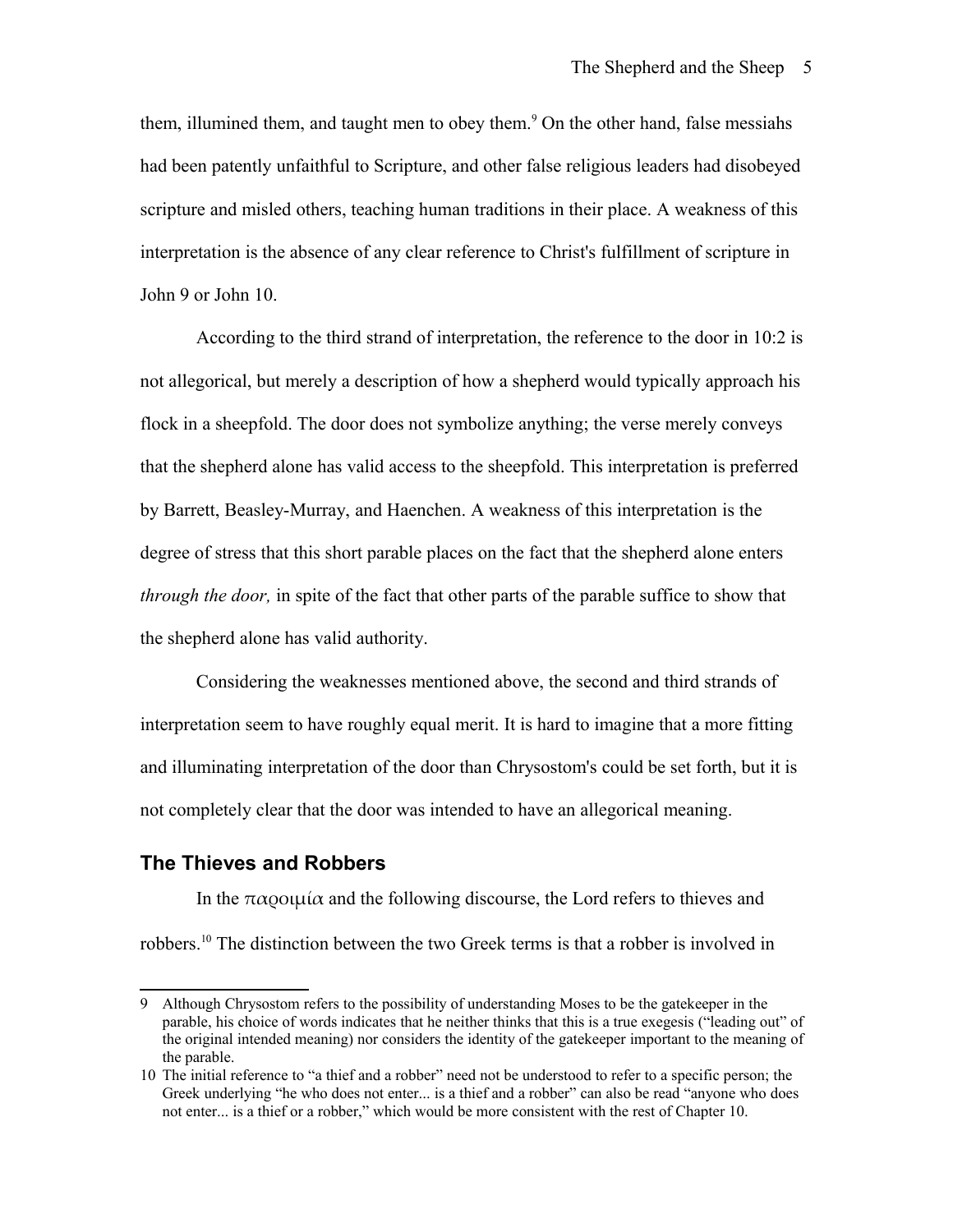violence such as murder or armed revolt, whereas a thief might be guilty only of pilfering.<sup>[11](#page-5-0)</sup> The Lord repeatedly contrasts the thieves and robbers with the figure of the shepherd and directly with Himself. The image of the thief or robber is used primarily as a counterpart or background against which the Lord discloses truths about Himself. This usage is not uncommon in Jewish literature of the time.<sup>[12](#page-5-1)</sup>

In His  $\pi \alpha$  political and following comments, the Lord draws the following contrasts between Himself and the thieves and robbers: **(1) The means of entry.** The shepherd enters through the door and the doorkeeper opens to him. The thief or robber does not enter through the door, but climbs in by some other way. **(2) The reaction of the sheep.** The sheep follow the shepherd, because they know his voice. "All whoever came before me are thieves and robbers, but the sheep did not listen to them." **(3) The motive and the outcome.** "The thief comes only to steal and slaughter and destroy; I have come that they may have life, and have it more fully."

Who, then, are the thieves and robbers? Various interpretations have been proposed. St. Chrysostom notes that heretics had latched on to the sentence "All who came before me are thieves and robbers, but the sheep did not hear them" to support their position that the Old Testament prophets were not authentic witnesses to God. Chrysostom goes on to point out two crucial flaws with this argument. First, the initial followers of Christ were those who heard the Prophets and saw Him as the fulfillment of prophecy. Second, Christ speaks strongly elsewhere against those who refused to hear the Prophets.<sup>[13](#page-5-2)</sup>

<span id="page-5-0"></span><sup>11</sup> Barrett, p. 305.

<span id="page-5-1"></span><sup>12</sup> Haenchen, p. 46.

<span id="page-5-2"></span><sup>13</sup> Chrysostom, Homily 59.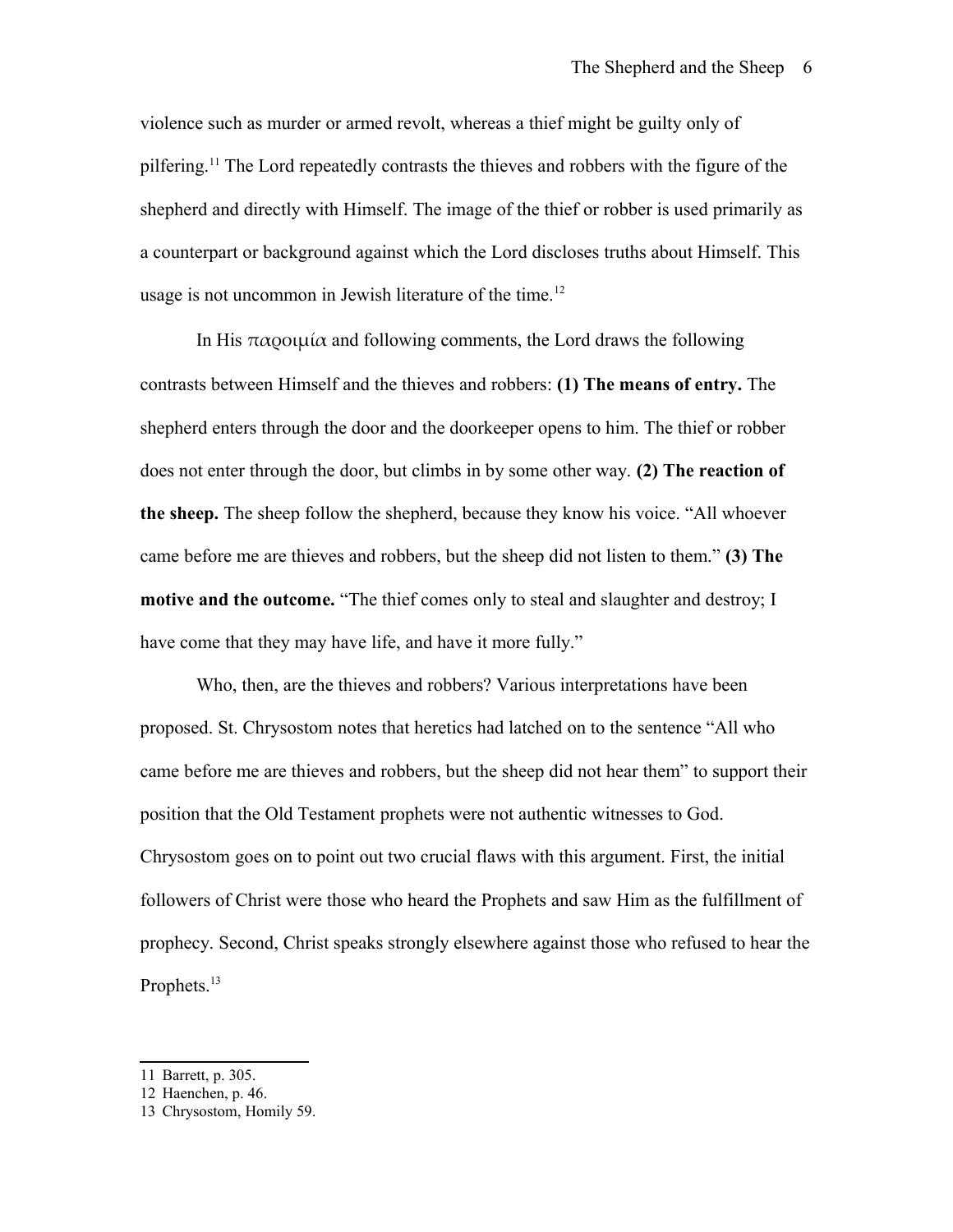Chrysostom interprets "all who came before me" as a reference to all those who came before the Lord *in his place*, that is, false Christs such as Theudas and Judas. He demonstrates that these perfectly match all three criteria by which the Lord distinguishes the thieves and robbers from himself. Firstly, they neither led their followers with accordance with Scripture nor fulfilled the messianic prophecies—two ways in which they did not enter through the door but climbed in another way. Secondly, the sheep heard Christ's voice during and after his earthly life but the followings of the false Christs quickly died out (cf. Gamaliel's advice in Acts 5:36-37). Thirdly, in contrast to Christ who gave eternal life by his voluntary death, the false Christs deprived men even of this present life by their unsuccessful revolts.<sup>[14](#page-6-0)</sup>

<span id="page-6-0"></span>Based on the context of this passage, we could also understand the thieves and robbers in a more general sense to be the unfaithful leaders of God's people, against whom the prophecy in Ezekiel 34 is directed. This interpretation is suggested by the fact that the parable immediately follows the Pharisee's expulsion of the blind man and the Lord's condemnation of the Pharisees as blind men who claim to see. Like the false Christs, the unfaithful leaders fit the criteria by which the Lord distinguishes the thieves from Himself. They are unfaithful to scripture, teaching as commandments the traditions of men; Christ's true sheep do not follow them; their motives are selfish and they deprive the sheep of life by leading them astray. However, when we interpret the thieves and robbers to be unfaithful leaders in general, the Lord's words "all who came before me are thieves and robbers" are harder to explain, since many leaders of Israel were faithful to God.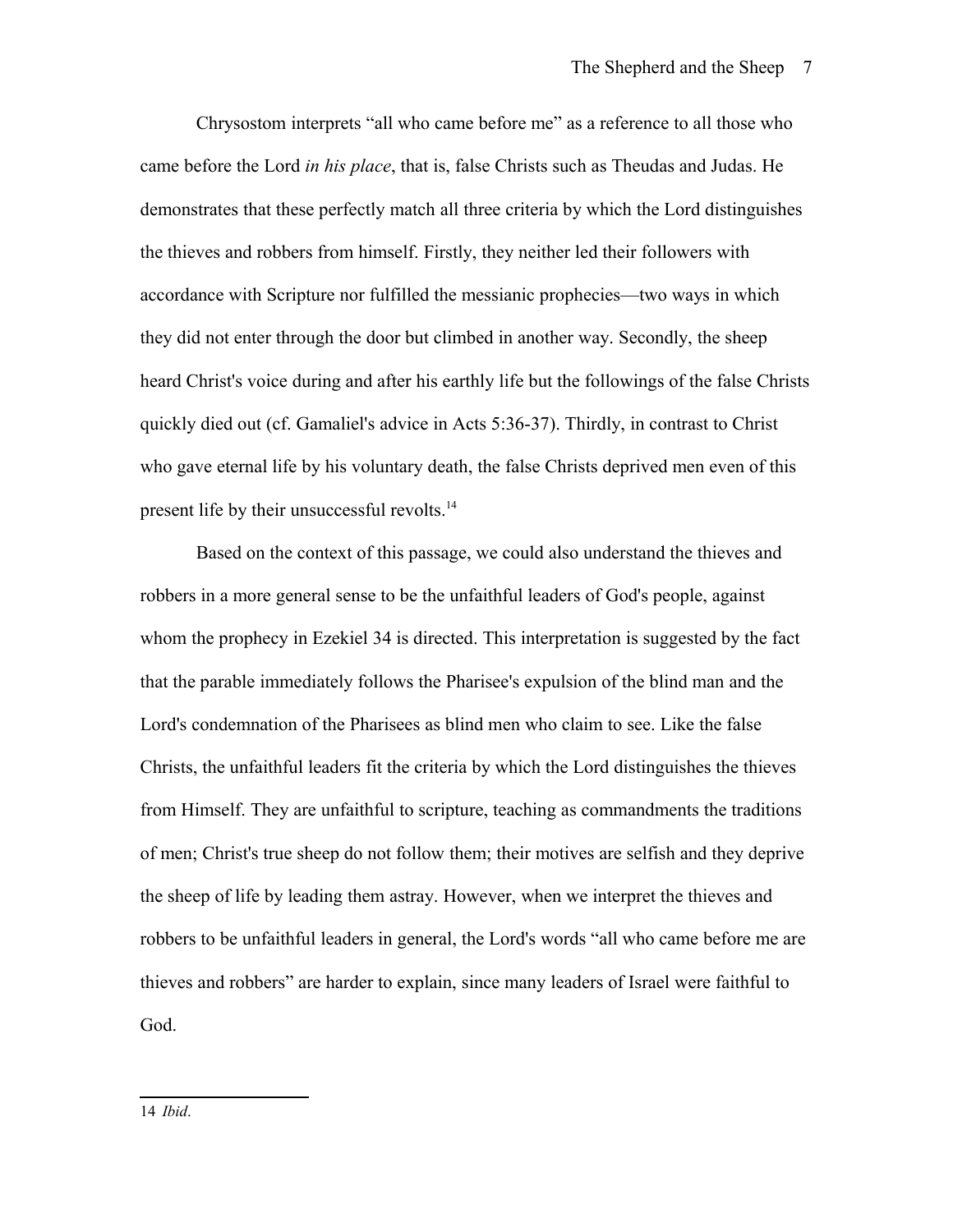It seems entirely possible that the thieves and robbers were intended to represent both the false Christs and, more generally, unfaithful leaders in general. In any case, as we noted before, the principal significance of the thieves and robbers in Christ's discussion is their contrast with the Lord Himself; that is, the Lord uses them as part of the image to lead us into a fuller understanding of His dispensation.

#### **The Shepherd and His Relationship With His Sheep**

The remainder of John 10:1-5 is devoted to topic of the shepherd's relationship with the sheep. As Christ makes clear in His following comments, He is the Good Shepherd, and the parable's description of the shepherd's relationship with the sheep conveys truths about Christ's relationship with those who follow Him. While much could be said about the general meaning of Christ calling Himself the Good Shepherd (for example, in the light of many Old Testament passages and of John Chapter 9), our central exegetical concern at present is what the  $\pi \alpha$  o  $\mu$  itself tells us about Christ as the shepherd. Accordingly, let us carefully examine the statements which Christ uses to describe the relationship between the shepherd and the sheep.

### *and the sheep hear (or listen to***)** *his voice; (v. 3)*

Jesus expands on this theme in 10:26-27: "But you do not believe, because you are not of My sheep, as I said to you. My sheep hear My voice, and I know them, and they follow Me." Christ uses the image of hearing the shepherd's voice to show that some are open to His words while others are deaf to it—just as the Pharisees are blind, as we see in the passage immediately preceding John 10. The reference to hearing Christ's voice parallels statements elsewhere in John. For example, "He who is of God hears God's words" (8:47) and 5:36-40 in which Jesus says that who do not believe in Him have not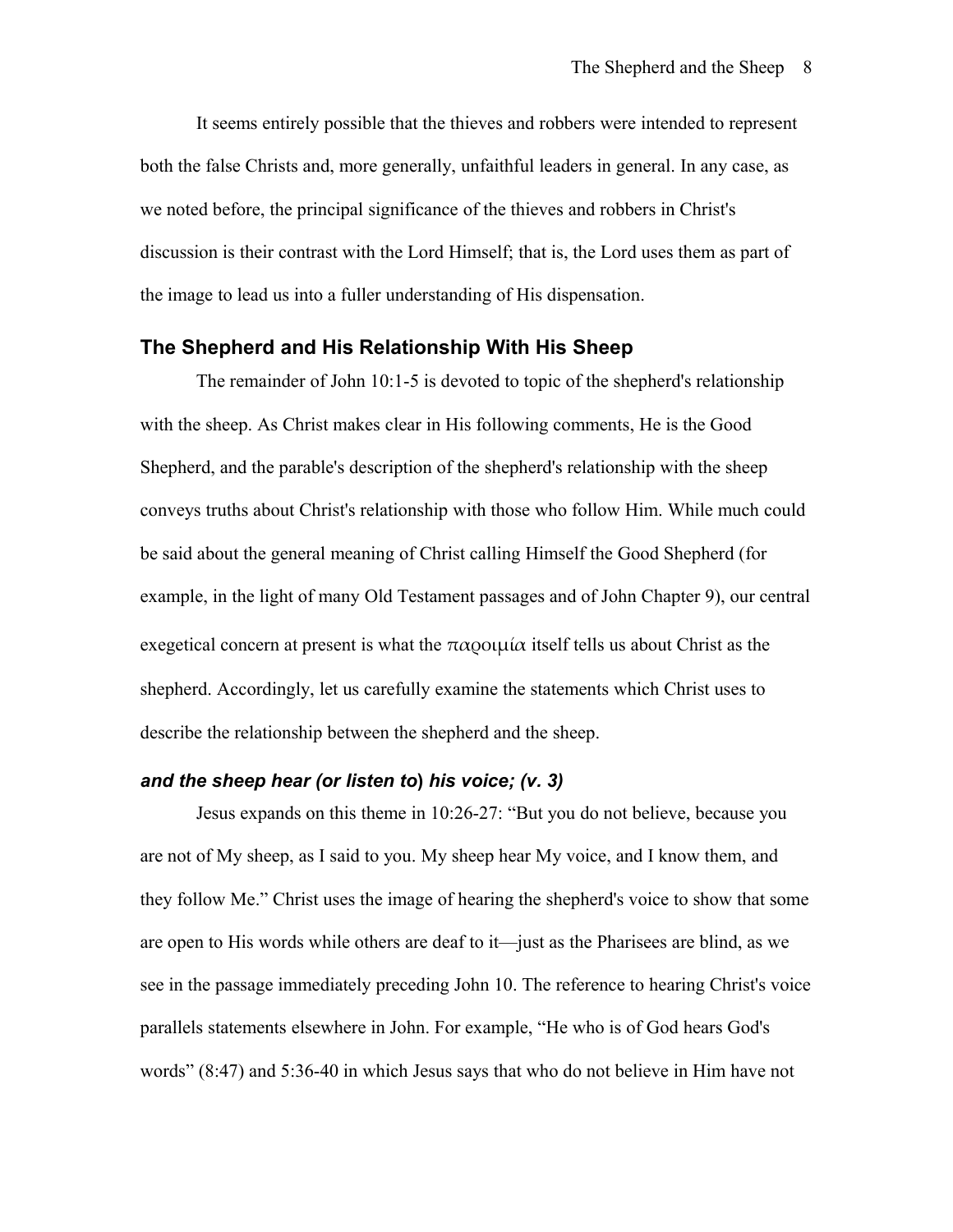heard (or *listened to*) the Father's voice, and do not benefit from searching the scriptures, but deny themselves eternal life through their unwillingness to come to Jesus. The Gospel of John also presents Christ's voice as a means through which He bestows eternal life. Consider 5:29: "the hour is coming... when the dead will hear the voice of the Son of God; and those who hear will live."

### *and he calls his own sheep by name and leads them out. (v. 3)*

The fact that the shepherd calls his sheep by name and leads them out shows the intimate connection between Christ and His sheep. In a large flock, each sheep would not have its own name.<sup>[15](#page-8-0)</sup> This verse shows that however large Christ's flock may me, He knows each one of us fully—each of us stands in a direct relationship to Him. The phrase "his own sheep" in this verse is an additional sign of the closeness of the relationship.

The image of gathering sheep and leading them echoes the redemptive prophecy in Ezekiel 34, the central reading of Hanukkah. Consider for instance Ezekiel 34:13, "And I will bring them out from the peoples and gather them from the countries, and will bring them to their own land..." Compare this with John 10:16, "other sheep I have which are not of this fold; them also I must bring... and there will be one flock and one shepherd." Within Jewish culture, both Ezekiel 34 and John 10 would likely be seen in the light of the first Exodus, which is a *type* of the second Exodus: the redemptive work that the Lord describes in John 10.

## *And when he brings out his own sheep, he goes before them; and the sheep follow him (v.4)*

St. Chrysostom comments that it is usual for shepherds to follow their flocks, and this verse shows a way in which Christ's relationship with His sheep is unique.<sup>[16](#page-8-1)</sup>

<span id="page-8-0"></span><sup>15</sup> Haenchen, p. 48.

<span id="page-8-1"></span><sup>16</sup> Chrysostom, Homily 59.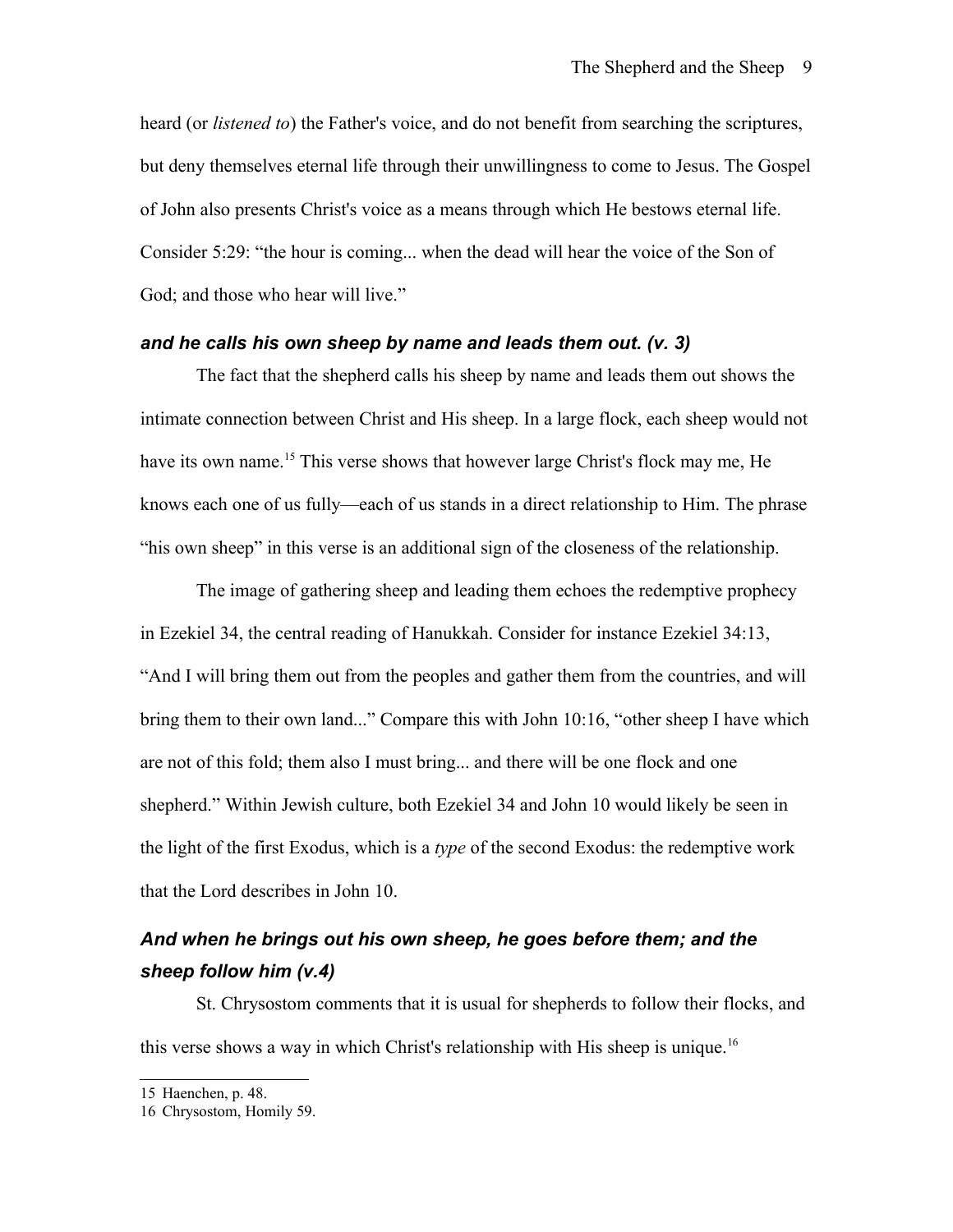However, Barrett and Beasley-Murray point out that in shepherds in Palestine go before their flocks and so we need not see the phrase "he goes before them" as unusual.<sup>[17](#page-9-0)</sup> Nevertheless the parable places emphasis on the fact that the sheep follow the shepherd. This image has within it both the idea of seeking (the sheep have their eyes on the shepherd and are in constant motion toward Him) and imitation (the sheep follow in the shepherd's footsteps). Christ teaches us elsewhere in John both to follow Him and to imitate Him. The Farewell Discourses (John 13-17) particularly emphasize the latter, drawing close connections between Christ's mission of love and sacrifice and the life to which He calls all His followers.

Christ's comments following the παροιμία illuminate John 10:4 by telling us where He leads us when He brings us out: to pasture (feeding), unity, eternal life, and perfect safety in the hands of Christ and His Father (verses 9-10, 16, and 27-30). All of these aspects of our "destination" in Christ are discussed more fully in the Farewell Discourses.

## *... the sheep follow him, for they know his voice. Yet they will by no means follow a stranger, but will flee from him, for they do not know the voice of strangers." (v. 4-5)*

This passage builds on the theme of the shepherd's voice, which was introduced earlier. Here the focus is on the response of the sheep. The sheep hear and are obedient to the shepherd, which shows that they trust the shepherd. The reference to strangers emphasizes this trust by means of contrast.<sup>[18](#page-9-1)</sup> This passage also shows that the sheep do not blindly trust anyone who comes in the place of the shepherd: "I know my own and my own know me"  $(10:14)$ .

<span id="page-9-0"></span><sup>17</sup> Beasley-Murray, p. 169.

<span id="page-9-1"></span><sup>18</sup> There is no reason to assume that "stranger" has any allegorical meaning other than possibly referring to the aforementioned thieves and robbers: the terms seem to be used interchangably.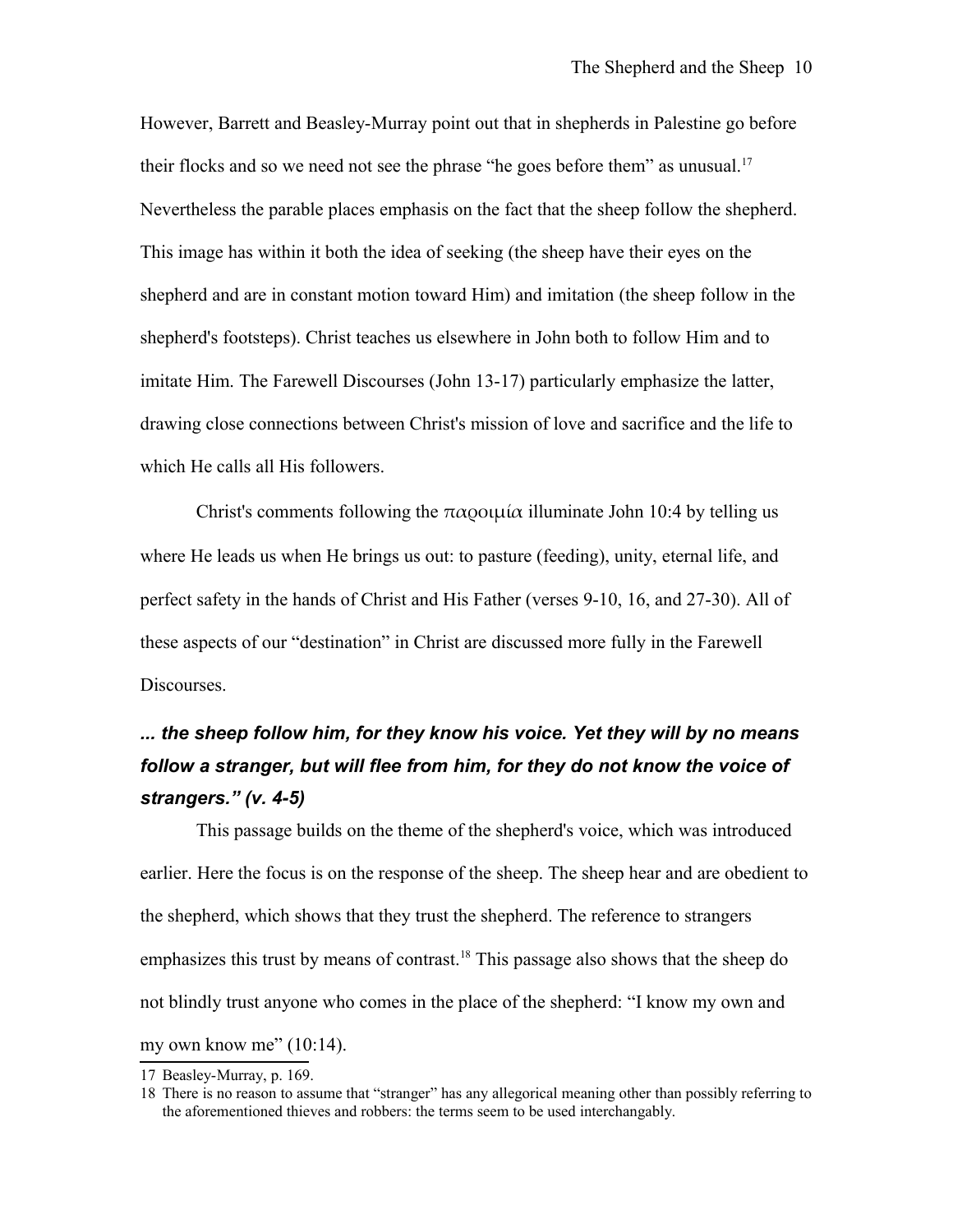### **Conclusion**

Some parts of this parable are more complex (for example, the significance of the door) and others are more clear. Fortunately, it is the clearer parts that convey the most important aspects of the parable's message. The παροιμία is not an allegory about a sheepfold, a door, and thieves and robbers (although these elements may have some allegorical significance). It is a description of Christ's relationship with those who believe in Him. It leads us to a deeper understanding of what Christ means when he tells us, "I am the Good Shepherd," and what it means to be His sheep.